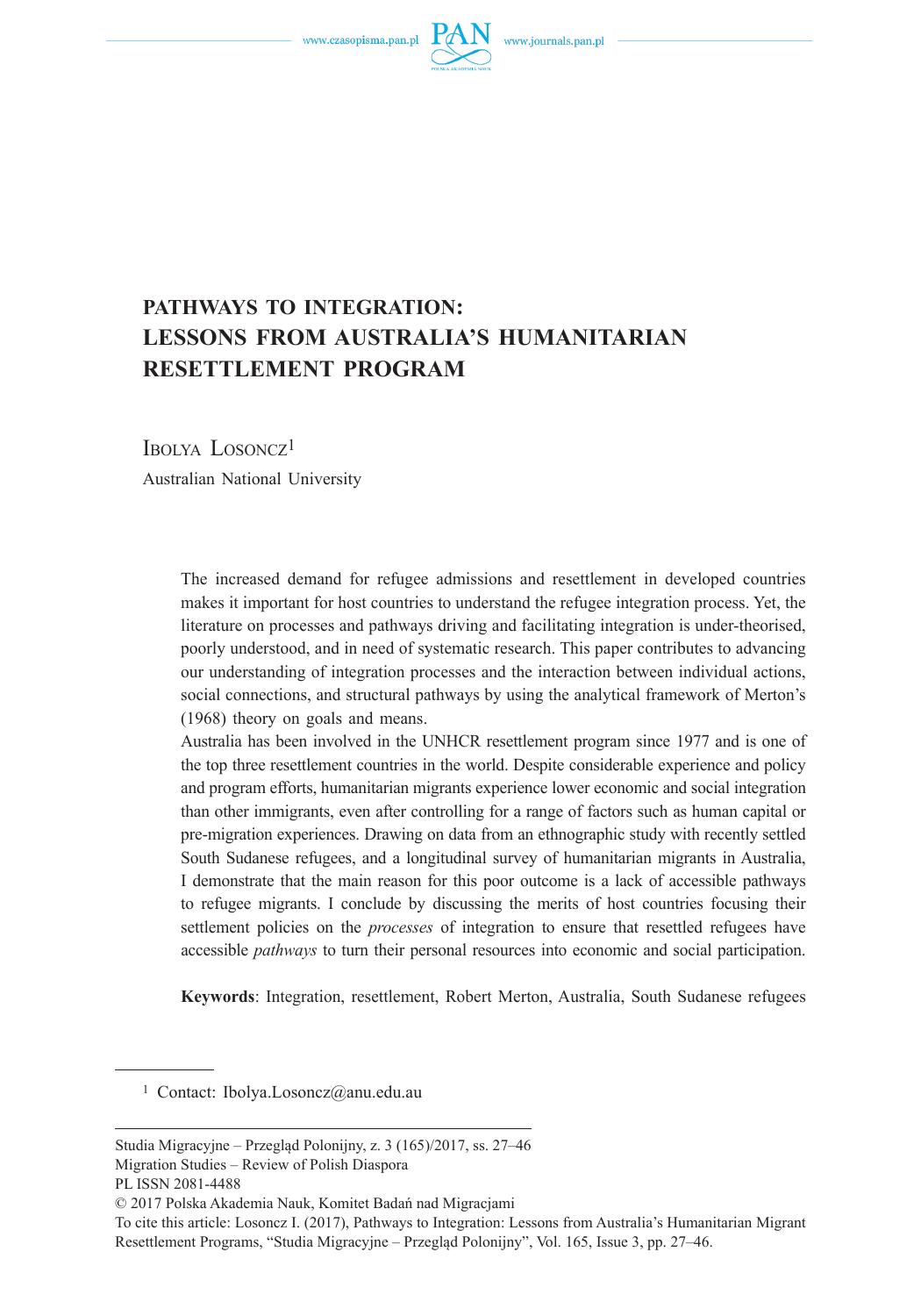

### INTRODUCTION

Australia has a long history of immigration to support population growth and subsequent economic prosperity (Department of Immigration and Border Protection, 2014). As many as 28 percent, or 7 million, of Australia's current resident population was born in a country other than Australia (Australian Bureau of Statistics, 2016). Despite this history of immigration, Australia offers protection to far fewer refugees than many countries. Of the 2.45 million refugees globally who had their status recognised or were resettled in 2015, just 11,776, or less than 0.5 percent were assisted by Australia (UNHCR, 2016). Yet, if one considers Australia's contribution as a proportion of the number of refugees resettled within the UNHCR resettlement program2, Australia ranks third overall behind the US and Canada (UNHCR, 2016). This is consistent with the Australian Government's long-standing position to give priority to resettlement within the UNHCR program. For the last 15 years, Australia has resettled between 6,000 and 12,000 refugees each year, and has recently announced it will permanently increase its refugee intake to 18,750 a year by 2018–19, in addition to its one-off special intake of 12,000 resettled refugees from the Syrian and Iraq humanitarian crisis (Kenny, 2016).

Part of Australia's support of the UNHCR resettlement program is a claim that Australia's resettlement services are a 'world leader in the field' (Ferguson, 2009). This view has its origin in the 1990s when the Australian Government and its Department of Immigration and Multicultural Affairs showed a strong commitment to manage, with an equal emphasis, the three important aspects of immigration policy: selection and control of immigrants intake; support of those accepted for resettlement; and the management of a diverse society created by immigration (Jupp, 2002).

The last 20 years, however, have seen three main changes at the Federal Government policy level. Firstly, an extreme emphasis on selection, control, and securitisation of intake of immigrants. This is reflected in re-structuring and naming the department in 2013 to the Department of Immigration and Border Protection and establishing a para-military unit within it – the Australian Border Force. The impact this change has on the life of refugees settling in Australia is illustrated by the case of the 12,000 Syrian refugees of whom the Australian

<sup>2</sup> The three durable solutions supported by UNHCR and the international community are: (i) voluntary repatriation to the home country; (ii) the identification of appropriate permanent integration mechanisms in the country of asylum; or (iii) resettlement to another country (UNHCR, 2016).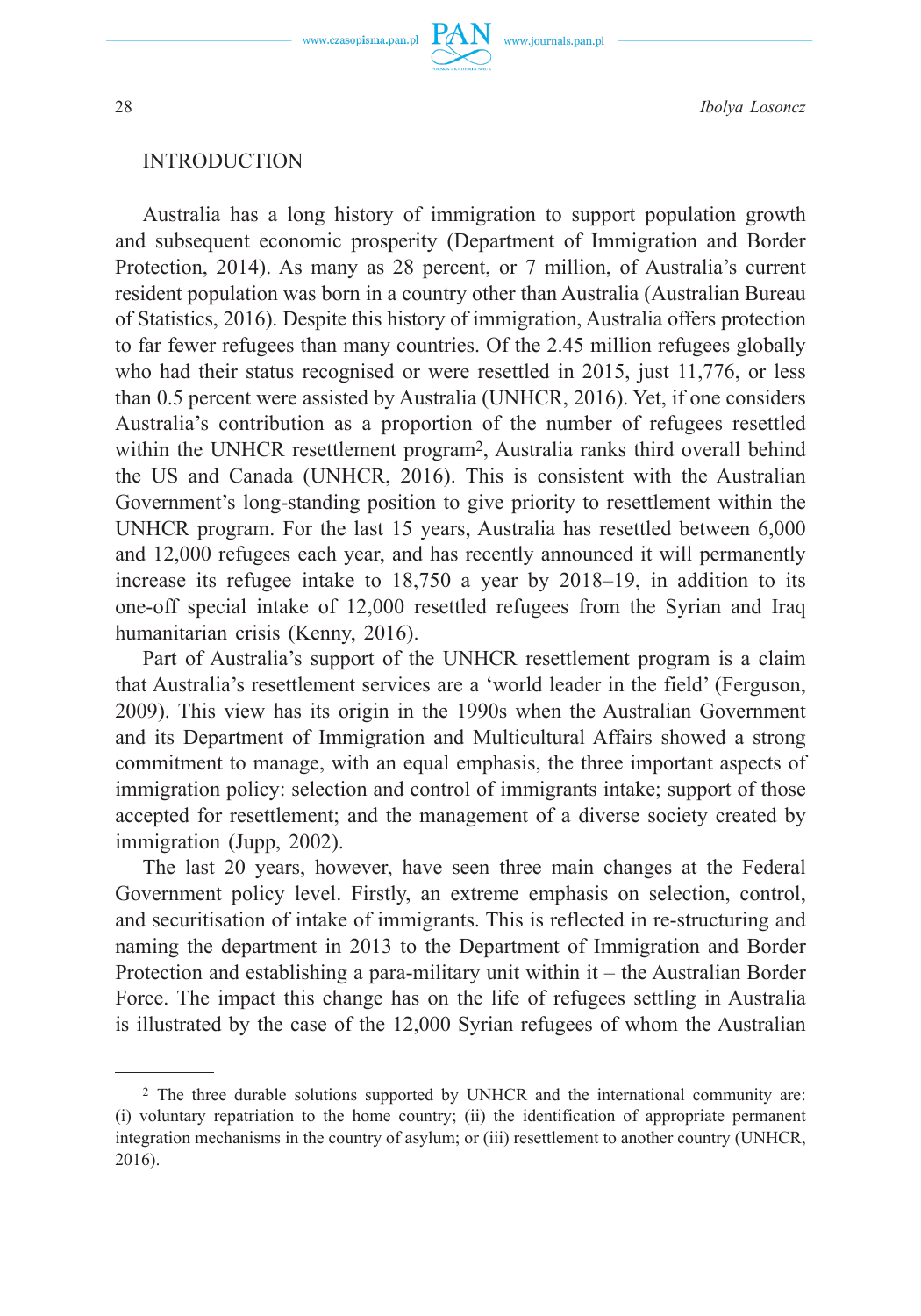

Government has pledged to resettle in September 2015. The then prime minister Mr. Abbott said that Australia would 'move quickly' to resettle refugees living in dire circumstances, but they would be subject to standard security checks (Bourke, 2015). One year after making the commitment, Australia has settled only 3,400 Syrian refugees, less than 30 per cent of the target. Immigration officials advised that delays have been caused by health, character and security checks, which are required before resettlement could be granted (Winsor, 2016).

The second main change is the streamlining of settlement services. Resettlement specific support has been minimised and economic and social integration has become the responsibility of the immigrant household, aided by a limited range of government-funded 'welfare' services, coordinated by mainstream departments, and delivered by the third sector. Indeed, the government information booklet defines settlement as 'the adjustment that new arrivals experience before they become established (and) independent in Australian society'. While the document acknowledges the role of settlement services and the influence of the willingness of Australian society to welcome new arrivals, the emphasis is on 'the commitment of those arrivals to establishing a life in Australia' (Department of Social Services, 2015, p. 3).

The third change is, paradoxically, as Australia's migrant intake from culturally diverse origins are increasing markedly, the Australian Government has withdrawn its leadership role in managing diversity. While some state and local governments still recognise the value of diversity, and the importance of strategically managing it, at the federal level the focus is on cohesion through migrants adopting 'Australian values' – a concept lacking clear definition.

Of these three main changes this paper focuses on the minimisation of targeted support of humanitarian migrants and the impact it has on the economic and social participation of refugee migrants in their settlement country. The balance of this chapter is made up of four main sections. First, I review the main theories on settlement and integration. Section two provides a brief description of the research methodology of the study. The main findings from qualitative and quantitative research components are presented under section three and four respectively. I conclude by arguing for a new emphasis of settlement policies, with a focus on the processes of integration and accessible pathways for refugee migrants to economic and social participation.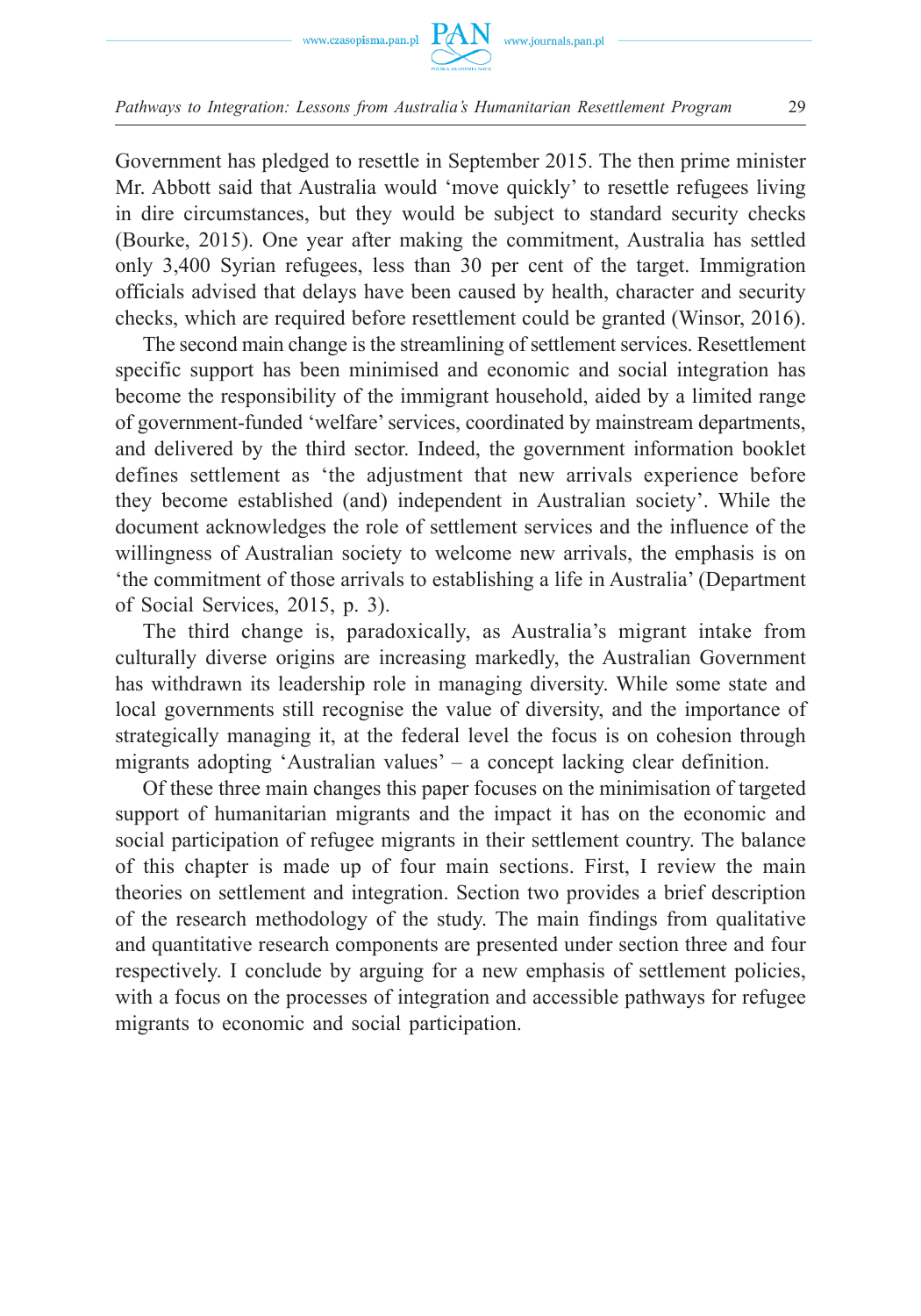www.journals.pan.pl

## THEORIES ON SETTLEMENT AND INTEGRATION

Most research on settlement and integration is concerned with outcomes of settlement and the extent it is influenced by migrants' characteristics and conduct. Much less is known on the impact of community networks and social structures framing and assisting settlement.

A dominant theory focusing on individual orientations which immigrants adopt in relation to the interplay between their heritage and host cultures is John Berry's classification of acculturation strategies. According to this theory, individuals coming into contact with new cultural groups may: simultaneously retain their heritage cultural identity, while developing the mainstream cultural identity integrate; accommodate their identity to the mainstream culture—assimilate; reject the mainstream cultural identity in favour of their heritage identity—separate; or reject both mainstream and heritage cultural identifications—marginalize (Berry, 1980, 1992, 1997).

Research by Irene Bloemraad and colleagues has looked at the impact of multiculturalism—a theory of political inclusion and citizenship — on immigrant integration, suggesting that multiculturalism facilitates political integration, which in turn facilitates socioeconomic integration (Bloemraad, 2007). While modest empirical evidence was found of the positive effects of multicultural policies on immigrants' sociopolitical integration, evidence for socioeconomic integration in the first and second generation, was inconclusive (Bloemraad & Wright, 2014). In response, the authors concluded that other factors, such as anti-discrimination policies' employment protection may be of greater importance.

Another theorisation, focusing on resettlement styles by refugees in Australia, by Colic-Peisker and Tilbury (2003) proposes that, although resettlement styles depend primarily on refugees' human, social, and cultural capital, they are also significantly influenced by social structures, such as host societies' responses and support services provided.

The importance of social connections and structures are also emphasized in the work of Ager and Strang (2008) in their conceptualisation of the process of refugee integration. They identified four core domains of integration. The first domain is largely indicators of successful integration, such as employment. The fourth domain represents 'foundational' principles or legal rights. Between these two domains are processes to mediate between foundational principles and integration outcomes. There are two main types of processes. The first type is social connections, such as social bridges, bonds and links. The other types of processes are facilitators to provide pathways and to remove barriers blocking successful integration. Ager and Strang (2008) argued that despite the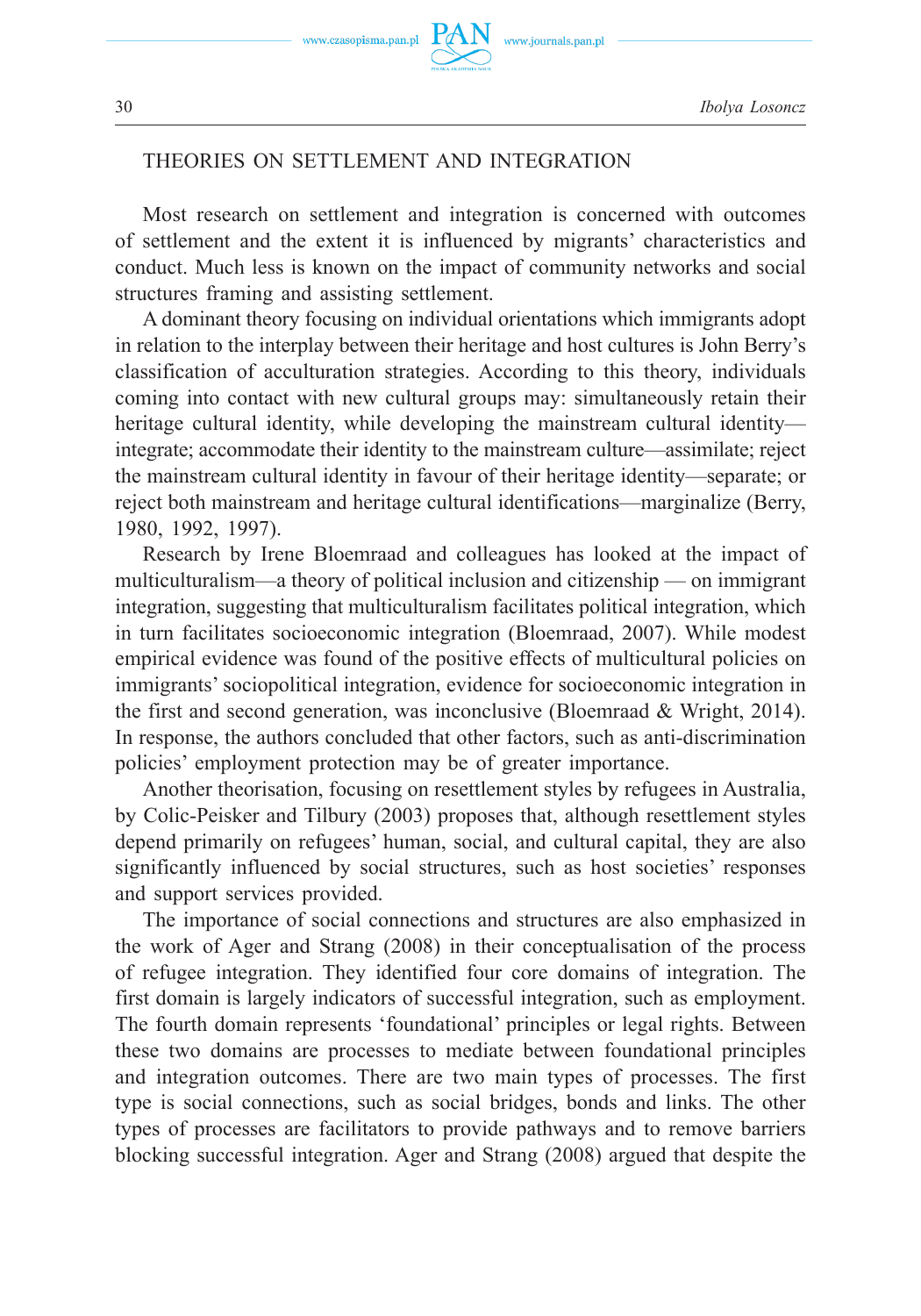

importance of these processes, they are under-theorised and poorly understood. Instead research, especially applied research, is dominated by the analysis of integration outcomes and goals.

The significance of pathways, and the tension between cultural values and goals towards which people are expected to strive, and approved pathways available to people for reaching these goals, are the key elements of Robert Merton's adaptation theory (Merton, 1968). In the Mertonian system the social environment of individuals involves a cultural structure—a set of normative values governing behaviour common to members, and a social structure—a set of social relationships in which the capacities of individuals in the social groups are socially structured. In other words, the cultural structure sets goals, while social structure provides pathways for making and implementing goals. Merton argued that valued goals of society, such as economic participation and success, are desired by all, but opportunities to achieve them are not equally distributed and pathways for some are structurally blocked or restricted (Merton, 1968).

Merton identified five modes of behaviour based on the intersection of cultural goals and means for reaching these goals. The most common adaptation type in stable societies is conformity, where individuals attain societal goals by socially accepted means. But when legitimate pathways to achieving prized social goals are blocked, or become too hard to sustain, people adopt nonconforming conduct, such as *innovation*—keeping normative goals but finding unorthodox means to fulfil them; *ritualism*—subscribing to the means but abandoning the cultural goals; *retreatism*—withdrawing from both normative goals and their formal institutions; and *rebellion*—replacing normative goals and their institutions with new ones (Merton, 1968).

Merton saw ritualism to be a frequent mode among migrants – unable to reach economic success, yet continuing to subscribe to the means by working hard in often menial jobs, many become part of the most marginalized of their new country. Their goals of a better life are often realised through their children.

While ritualism is probably the most prevalent response among refugee migrants, other forms of adaptation are starting to emerge in Australia. For example, my research has found *retreatism* to be dominant among some refugee migrant groups. High unemployment due to a decline in low skilled labour, and unmet expectations of educational achievement by their children due to a school system struggling to accommodate to their needs, led them to abandon both the goals and means of social and economic inclusion, which they fully embraced at their arrival but have found to be blocked to them. In other words, social structures account importantly not only for settlement outcomes, but also for the conduct by individuals.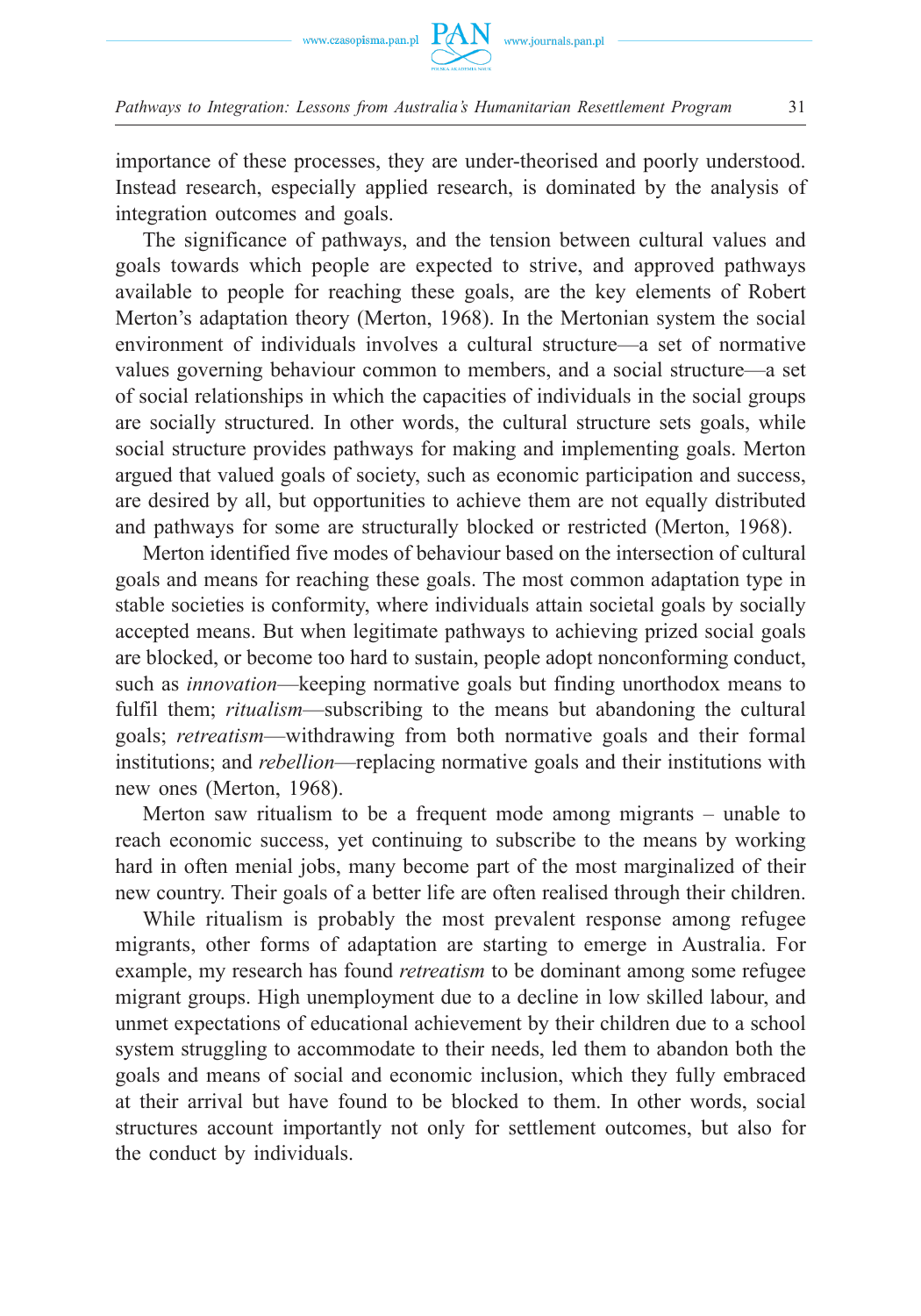### **METHODOLOGY**

To connect the human and structural elements at play I used a critical realist approach (Danermark, Ekström, Jakobsen, & Karlsson, 2002) and a sequential mixed methods research design. An initial qualitative phase, informed by grounded theory, was followed by a quantitative phase. The use of a critical realist framework provided a robust method to capture the interplay between the analytically distinct elements of migration research, and to analytically explicate the causal mechanisms producing social change or reproduction (Iosifides, 2012; Losoncz, 2017). The use of inductive analytic processes of grounded theory methodology (Charmaz, 2006) allowed the research to uncover how participants made sense of their new country, its normative values and social structures. Together, grounded theory and a critical realist framework allowed me to go beyond describing meanings among participants, to examining and analysing the structures which generate them. Subsequent quantitative analysis of a larger, more representative dataset of refugees provided a robust test of the generalisability of the propositions risen from the qualitative phase.

### QUALITATIVE DATA

Qualitative data was collected between 2009 and 2012 through ethnographic engagement and individual interviews with 32 South Sudanese men and women and 9 community workers from the four Australian cities. The South Sudanese population was chosen because of the relatively larger number of South Sudanese refugee migrants, approximately 20,000 (Lucas, Jamali, & Edgar, 2013), accepted for resettlement in Australia between 2003 and 2007 and because of concerns voiced both by government and in the South Sudanese community regarding their settlement outcomes (Dhanji, 2009; Hebbani, Obijiofor, & Bristed, 2010; Milner & Khawaja, 2010; Murray, 2010).

Initial snowball and convenience sampling procedures progressed to purposive sampling as the research advanced. Participants from Southern Sudan had migrated to Australia less than 10 years ago. The majority of participants were Dinka or Nuer, while a smaller proportion was from other tribes. The age range of participants was between 18 and 50, and about one-third of the participants were women. A third of the participants stated they had a tertiary education and another third a secondary education level. Nearly half of the participants were single. The rest of the participants were married, but did not always cohabit with their partner. About one-third of the participants were employed, and nearly all participants were pursuing some form of education or training. In addition, nine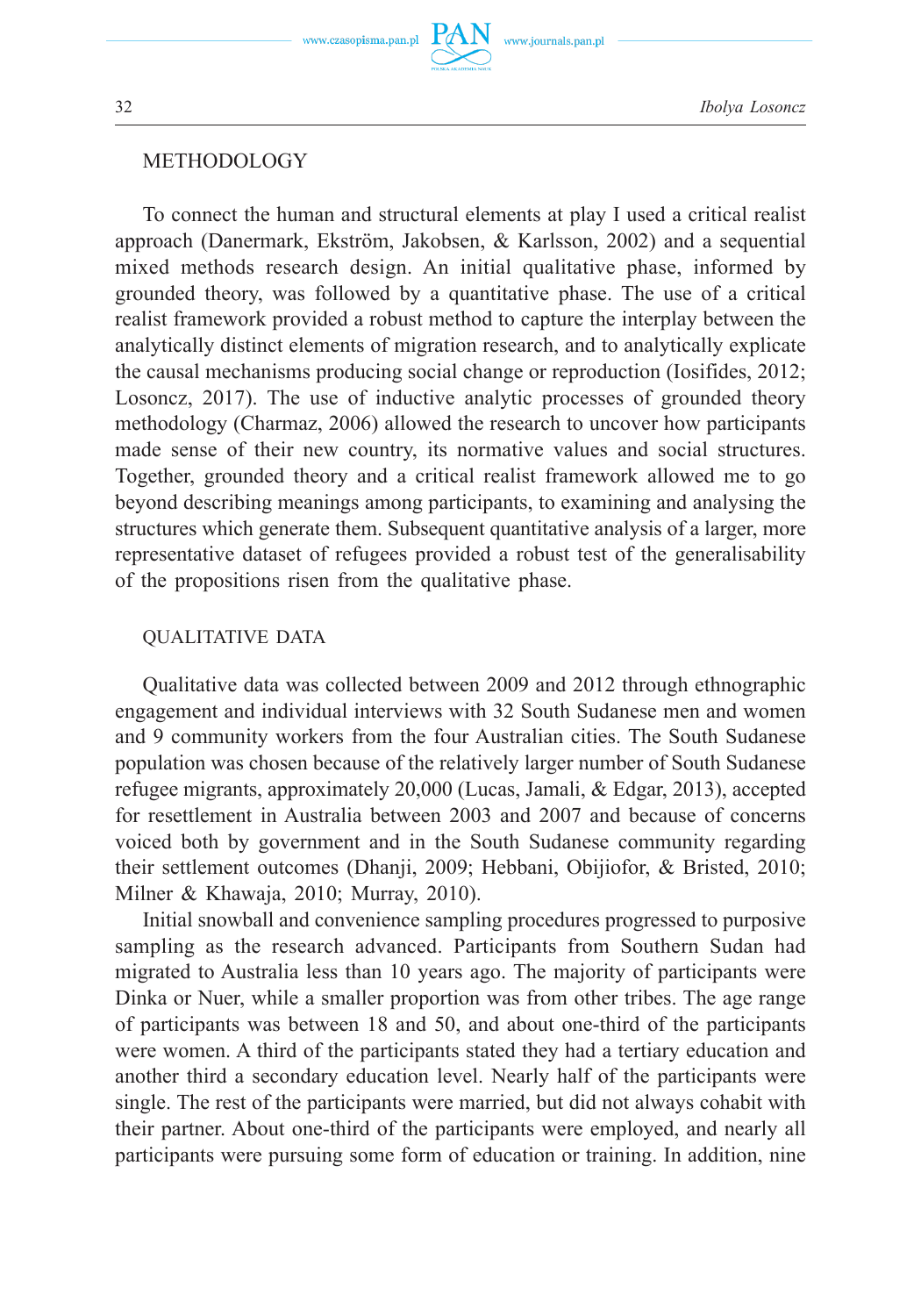

Sudanese and non-Sudanese community workers who had close professional connections with the community (in the capacity of community development workers, refugee counsellors, and school counsellors) were interviewed for their insights about the resettlement experiences and challenges of the community.

Formal interviews were between 30 and 90 minutes long. All participants were interviewed in English, which most could speak well. Data was analysed and increasingly abstracted using constant comparative methods of grounded theory. While interviews were the primary source of data, this was augmented and informed through regular attendance at community meetings, celebrations and church services as part of my ethnographic fieldwork. This use of multiple methods and data sources brought layered, yet convergent meanings to the research (Lincoln & Guba, 1985).

#### QUANTITATIVE DATA

Quantitative data was drawn from the Wave 1 of the Longitudinal Study of Humanitarian Migrants or 'Building a New Life in Australia' (BNLA) Survey collected in 2014. BNLA is a longitudinal survey of humanitarian migrants, commissioned by the Department of Social Services (DSS), collected across Australia. The sample was drawn from a database of resettled refugees who had been granted visas through Australia's humanitarian program, and had arrived in Australia 3–6 months prior to the interview. Onshore visa holders had to have received their permanent protection visas in the same period. This paper uses data from all 1,798 adult respondents between the ages of 21 and 55.

Although results from the qualitative and quantitative analysis are reported in separate sections, as they are related to two different, although closely related samples, inferences and interpretations are integrated in the *Discussion* section.

### RESULTS FROM QUALITATIVE RESEARCH WITH THE SOUTH SUDANESE AUSTRALIAN COMMUNITY

Participants reported a strong desire and expectation to connect with the economic and social life of Australia, and to become more self-sufficient. They saw employment as the main pathway to this goal. At a public event celebrating the first anniversary of South Sudanese independence (21 July 2012, Canberra), the local community leader put the following public request to the Minister for Multicultural Affairs: *'We want the opportunity to contribute to this society. We do not want to stay refugees relying on service providers forever.'*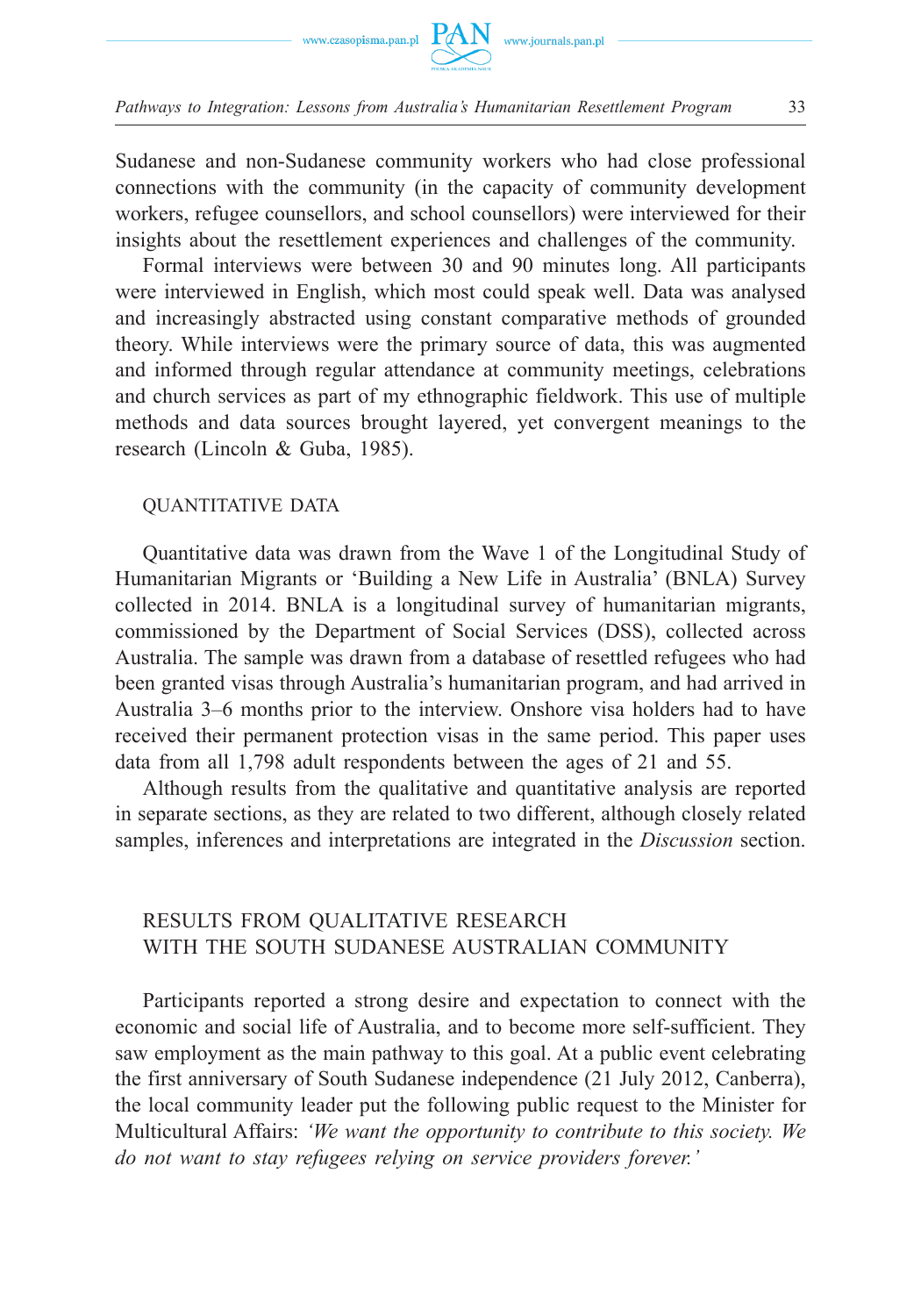

Employment was also seen as an important opening to become active members of their new social environment and to learn about its practices, norms and values. As expressed by one of the young male community members, '*Employment is the best and the quickest way to integrate.*'

Indeed, stable employment is a very important aspect of settlement; it provides an income and sense of security and enables the development of social networks and cultural skills vital for integration. Stable employment and income is at the top of the UN High Commissioner for Refugees list of essential indicators of successful resettlement (UNHCR, 2004).

But, despite expecting and desiring economic participation, the unemployment rate among the Sudanese-born population is almost six times as that of the overall Australian population (Australian Bureau of Statistics, 2012). Further, those employed are often underemployed and/or clustered in low occupational status immigrant employment niches (Correa-Velez & Onsando, 2009).

The main reasons identified by participants for not being able to attain employment included lack of skills and English proficiency, lack of networks and knowledge of the local employment context, discrimination from employers, and a merit-based selection system which fails to recognise the relative disadvantage of refugee migrants. These issues fall into the three conceptual categories of human capital, social capital, and systemic barriers.

#### HUMAN CAPITAL

English proficiency is a significant predictor of employment in Australia, and poor English speakers are disproportionately represented among the unemployed (Bureau of Immigration Multicultural and Population Research, 1996). All participants identified the importance of good communication and English skills to participate in the labour market. At the same time they were concerned that the current provision of the Adult Migrant English Program (AMEP) is grossly inadequate for adult migrants with very little or no previous experience in formal education to learn a new language.

*They've been to English classes, the CIT classes, for 510 hours without learning A, B and C. They managed to teach them nothing. And I don't blame them. Many of us are coming from a village where only one per cent of the women went to school. Just learning to hold a pen took time. (Female South Sudanese community worker).*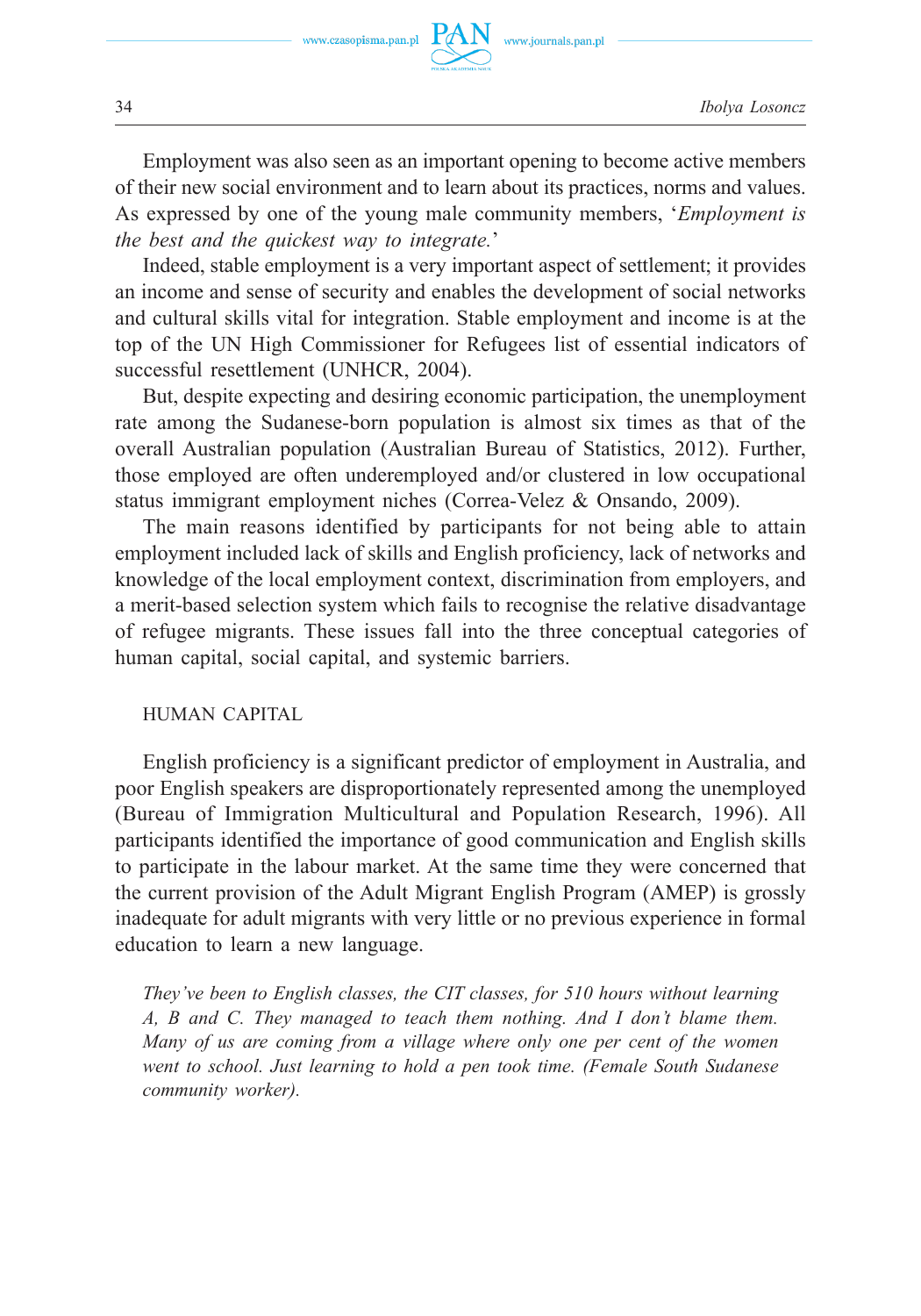



SOCIAL CAPITAL

Another challenge for obtaining employment identified by participants is the lack of social connections facilitating job-search. As expressed by one participant:

*Getting opportunity is based on who you know, not what you know. And that's the problem for our community; we don't have that connection where you can easily access employment opportunities. (Young male South Sudanese participant)* 

Social connections are one of the important domains of Ager and Strang's (2008) conceptual model. Bridging type of social capital (Putnam, 2000) are especially important mediators of gaining employment (Lancee, 2010; Stone, Gray, & Hughes, 2003). The importance of these weak ties beyond family and friends, which provide the capacity to be more successful at searching for and obtaining employment, is also established by Granovetter (1983). His research demonstrated that work-related ties are of a distinctive form; although they are weaker than the ties connecting people to friends and family, they connect people to a multitude of outside worlds, providing a bridge to new work-related networks.

While participants reported high levels of bonding social capital in their community, they also observed that the value of these connections for finding employment is limited as very few people in their community have connections with Australian employers in their newly emerging community. Bridging social capital, on the other hand, was reported to be weak. Participants also noted that despite the importance of these connections for finding a job, employment services did not help them to cultivate these connections.

# SYSTEMIC BARRIERS

A more distressing issue among participants was what they called 'hidden racism' and which, I argue, are systemic barriers in the Australian employment labor market. Participants' claim of discrimination by Australian workplace recruitment practices against the African community is supported by research (Abdelkerim & Grace, 2012; Correa-Velez & Onsando, 2009; Dhanji, 2009; Gebre-Selassie, 2008; Tilbury & Colic-Peisker, 2007).

A particular concern among participants was the large proportion of graduates in their community with a qualification from Australian universities who cannot find employment.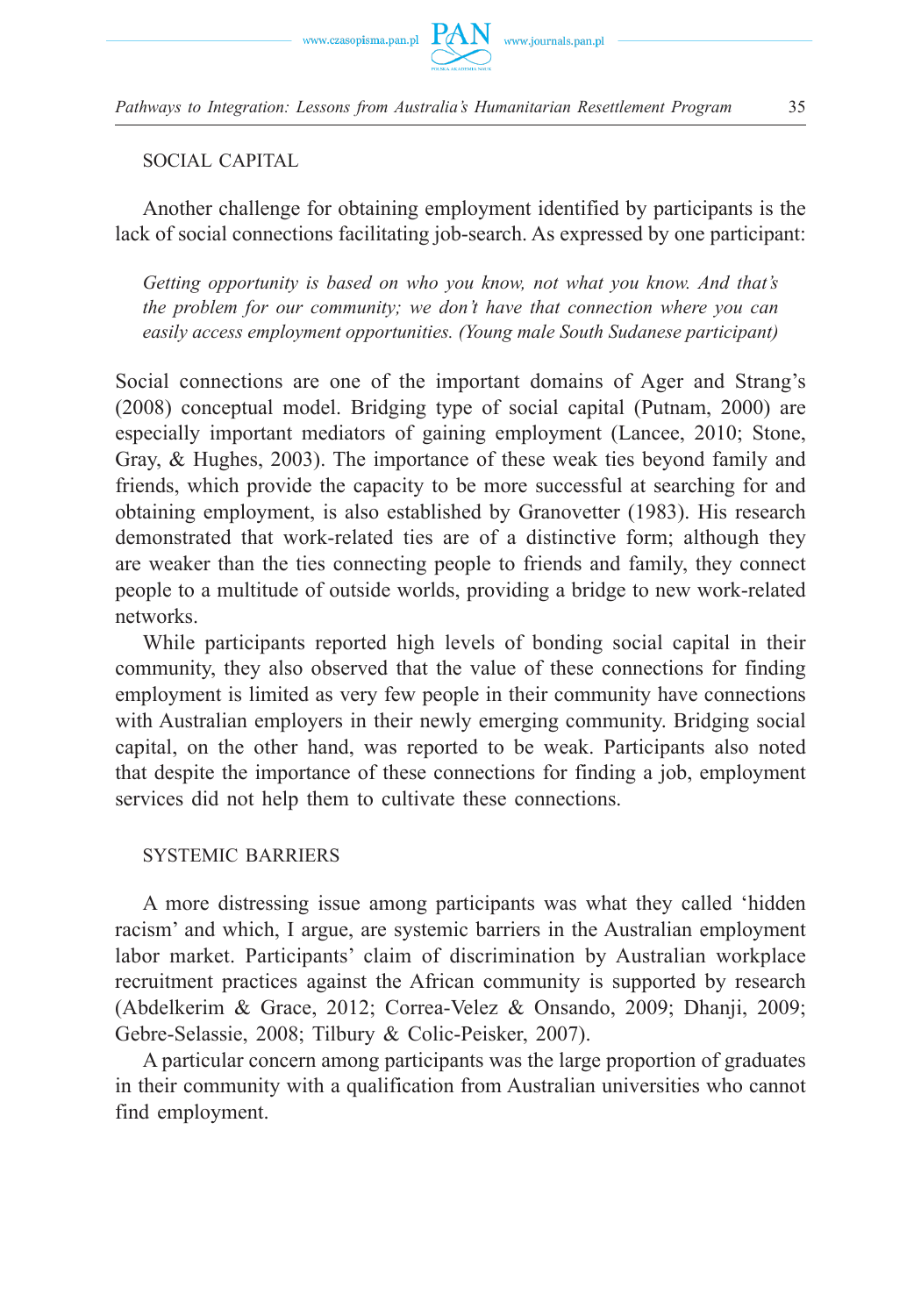

*Many of us are doing factory work, even though we've got skills. We are trying hard to get into the education system so that we can get a better job. But most of us, even though we completed our degree in Australia, we are not getting employment. So we go to the factory. (Male South Sudanese participant)* 

While the employment of first generation adult refugee migrants in the lower echelons of the labour market is a relatively established trend in Australia, there is a new dimension to the problem; a large proportion of young African-Australians with high-level qualifications from Australian universities who cannot find jobs. The 'countless African-Australian refugees with high-level qualifications who've found it virtually impossible to work in their field of expertise in Australia' has even raised the concern of the then Finance Minister who concluded that '[p]rofessional employment opportunities are still heavily influenced by the informal connections of familiarity that attach to people who are well integrated into our society. Outsiders are subtly excluded by a complex web of invisible barriers' (Tanner, 2008).

The next section reports quantitative results from a much larger sample, independent from the sample above, to find out if the claims presented in the qualitative section can find support in quantitative analysis of a more representative sample of the most recent humanitarian migrant community in Australia.

### RESULTS FROM THE QUANTITATIVE ANALYSIS OF BNLA

Characteristics of adult respondents of the BNLA Survey are presented in Table 1. The mean age of respondents was 36 years, 59 per cent were married, and 43 percent were female. Three-quarters were born in the Middle East and Central Asia (Iraq  $-38$  percent, Afghanistan  $-26$  percent, and Iran – 12 percent). Human capital in terms of formal education and English was somewhat low. While 38 percent of survey respondents reported Year 12 or post school qualification, a considerable proportion (15 percent) had never been to school. English proficiency was also considerably low among survey respondents with 70 percent reporting not to speak English at all, or not well. In terms of work experience, 58 percent of respondents had paid work before coming to Australia. Only 6 percent of survey respondents were currently in paid work.

Human capital, in terms of self-assessed personal resources, was multidimensional. Participants' reports of experiencing post-traumatic stress disorder (PTSD), was high (33 percent) compared to the 12-month prevalence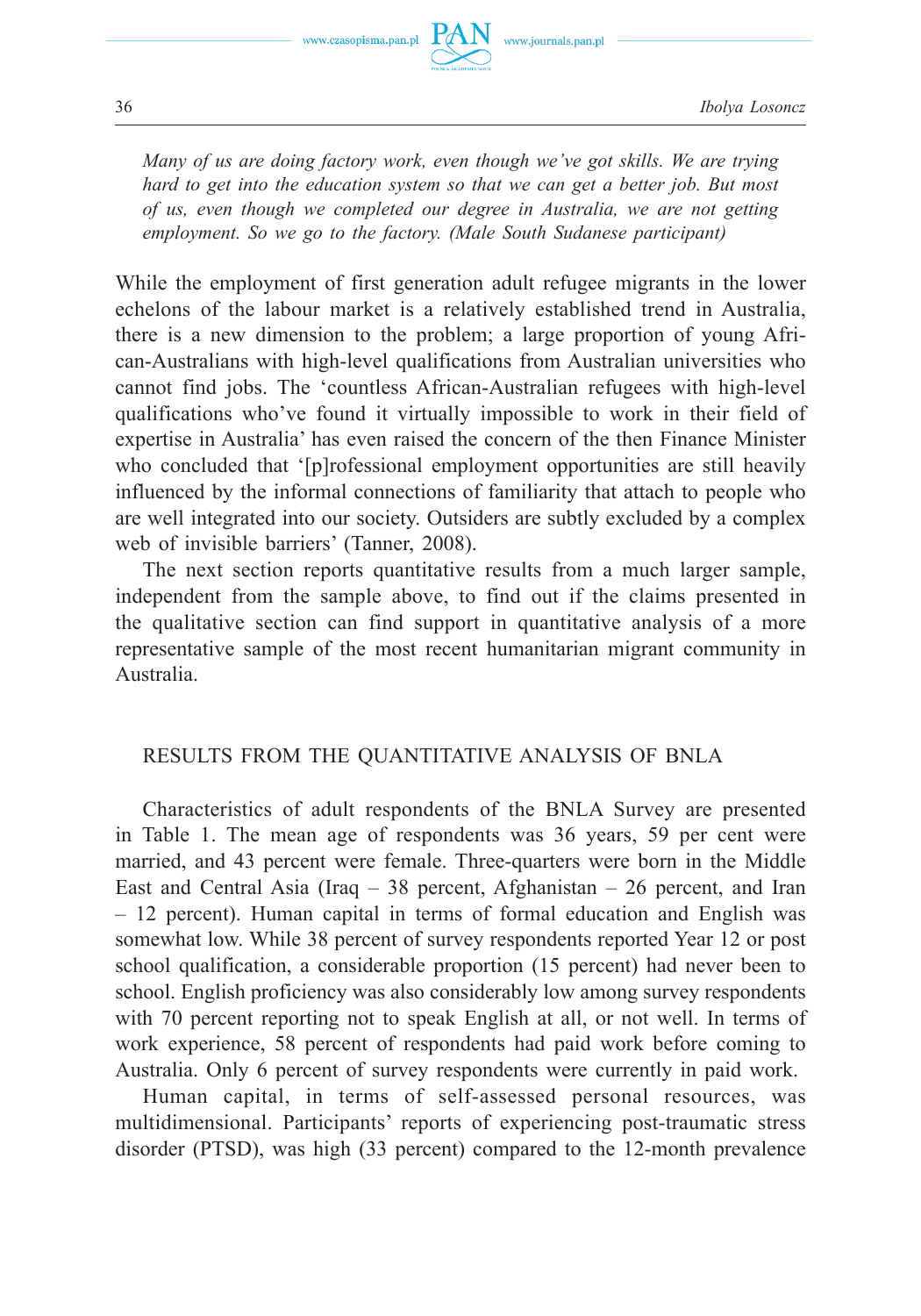

### Table 1.

| Demographics                                                 | $\frac{0}{0}$  |
|--------------------------------------------------------------|----------------|
| Female                                                       | 43             |
| Under 35 years old                                           | 52             |
| Married                                                      | 59             |
| Country of birth                                             |                |
| Iraq                                                         | 38             |
| Afghanistan                                                  | 26             |
| Iran                                                         | 12             |
| Myanmar                                                      | 6              |
| Bhutan                                                       | $\overline{4}$ |
| Pakistan                                                     | $\mathcal{E}$  |
| Other                                                        | 11             |
| In paid work                                                 | 6              |
| Human capital / personal resources                           |                |
| No formal education                                          | 15             |
| Fewer than Year 12                                           | 47             |
| Year 12 or post school qualification                         | 38             |
| Speaks English well or very well                             | 30             |
| Had paid work before coming to Australia                     | 58             |
| Strong self-efficacy <sup>a</sup>                            | 89             |
| Positive self-concept <sup>b</sup>                           | 93             |
| Suffers from PTSD <sup>c</sup>                               | 33             |
| Social capital (networks and community support) <sup>d</sup> | 33             |
| Deprivation (more than 1 type of hardship) <sup>e</sup>      | 23             |

### Sample characteristics of adult respondents (n=1,798)

a Self-assessed ability to accomplish goals, think of good solutions, handle whatever comes ones way.

b Feeling of having good qualities, can do things as well as others, and positive attitude toward self.

c Eight questions measuring on recurrent thoughts/memories, feeling like a traumatic event is happening again, recurrent nightmares, feeling jumpy, on guard, avoidance of certain activities, avoiding thoughts associated with the event, and emotional or physical reactions when reminded of the event.

d Level of support from own ethnic community, religious community and other community groups.

e Items included: difficulty paying bills or rent, being unable to afford meals or heating and cooling of home, pawning items, and needing help from welfare organisations.

Source: BNLA, Wave 1, 2013–2014.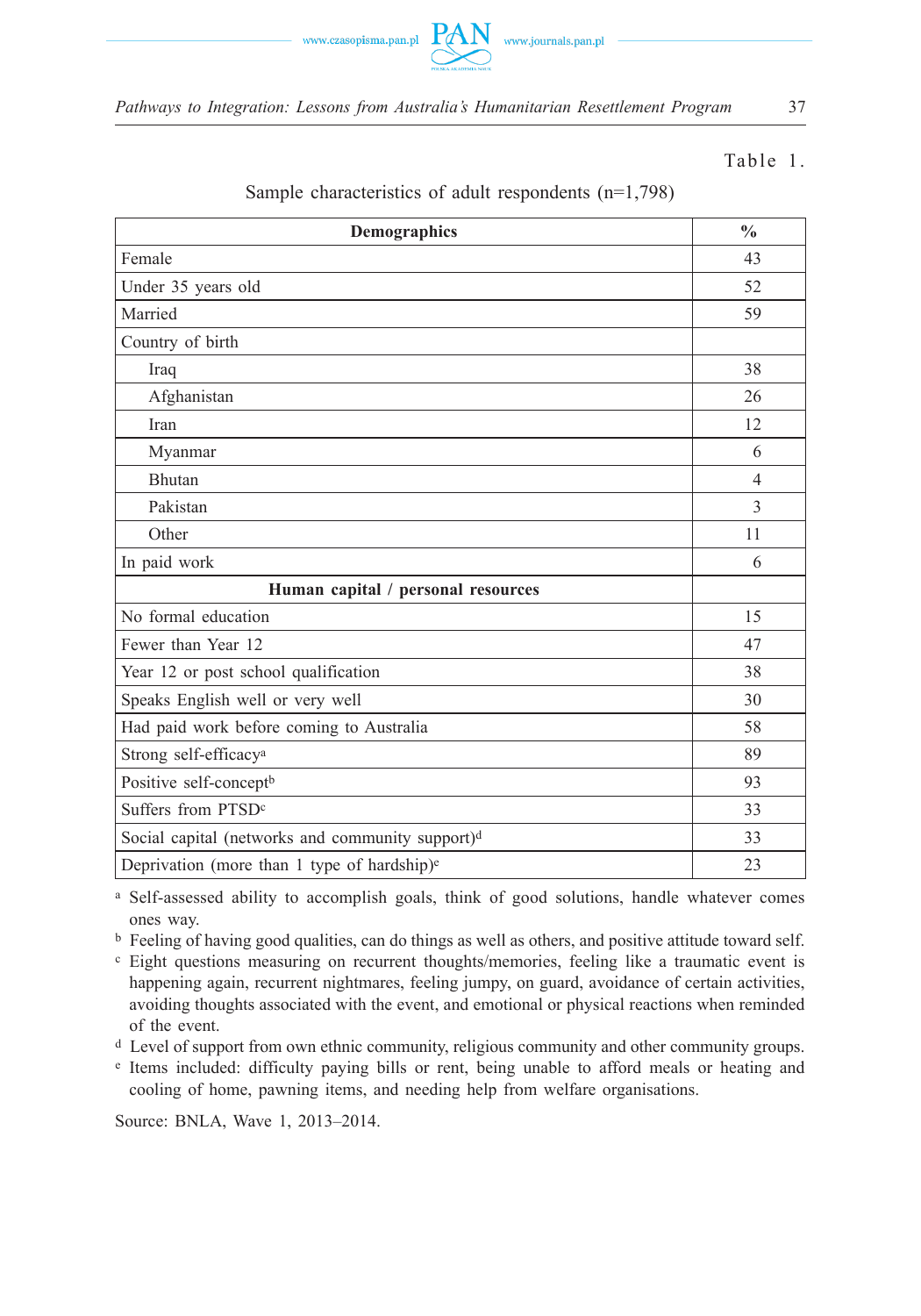of 5 percent in the broader Australian population (Phelps, 2014). Despite the high prevalence of self-reported PTSD, 89 percent of participants had positive self-efficacy and 93 percent reported positive attitudes toward self. Social capital among survey respondents was relatively low, with only 33 percent responding positively about their community support networks.

Significant predictors of employment, computed using a logistic regression model, are presented in Table 2. The model was significant at the .01 level. In terms of demographic characteristics, males had much higher odds of employment than females. Age has shown a curviliniar relationship, with odds of emplyment increasing slightly with each year (as shown by variable age), but decreasing as people got older (shown by variable age squared). Finally, the likelihood of being employed doubled with each year spent in Australia.

Country of origin was also found to be a significant predictor, as was the migration pattern. Unauthorised Maritime Arrivals, more commonly known as asylum seekers arriving by boat, had more than twice the odds (2.26) of being employed than those on other visa types, even after controlling variables, such as, country of origin and time spent in Australia. Theorising of the underlying causal mechanisms of these variables is outside of the scope of this paper.

In terms of refugees' human capital, odds of employment improved by 1.7 times with each point of improvement in mean English proficiency score, yet education level and employment prior to coming to Australia were not significant predictors of being currently employed. Neither self-efficacy nor self-concept improved employment chances. Interestingly, PTSD did not show a negative impact on gaining employment either.

When looking for work, the majority of refugee migrants turned to family and friends (64 percent), followed by Centrelink and employment agencies (55 percent), employers (48 percent), and their own community (46 percent) and newspaper and internet (37 percent). Only 19 percent reported looking for work through connections within other communities, confirming limited bridging type social connections among the most recently arrived refugee communities in Australia.

In terms of the helpfulness of available services, the agency which they found the least helpful is the very agency tasked with helping job seekers finding a job—employment agencies. Nearly 40 percent found them to be not at all helpful, and an additional 25 percent only slightly helpful. This confirms claims made by South Sudanese participants of the qualitative study of employment agencies being unresponsive to the needs of refugee migrants.

The main reasons for finding it hard to get a job are listed in Figure 1. Similarly to South Sudanese Australians, this larger and more representative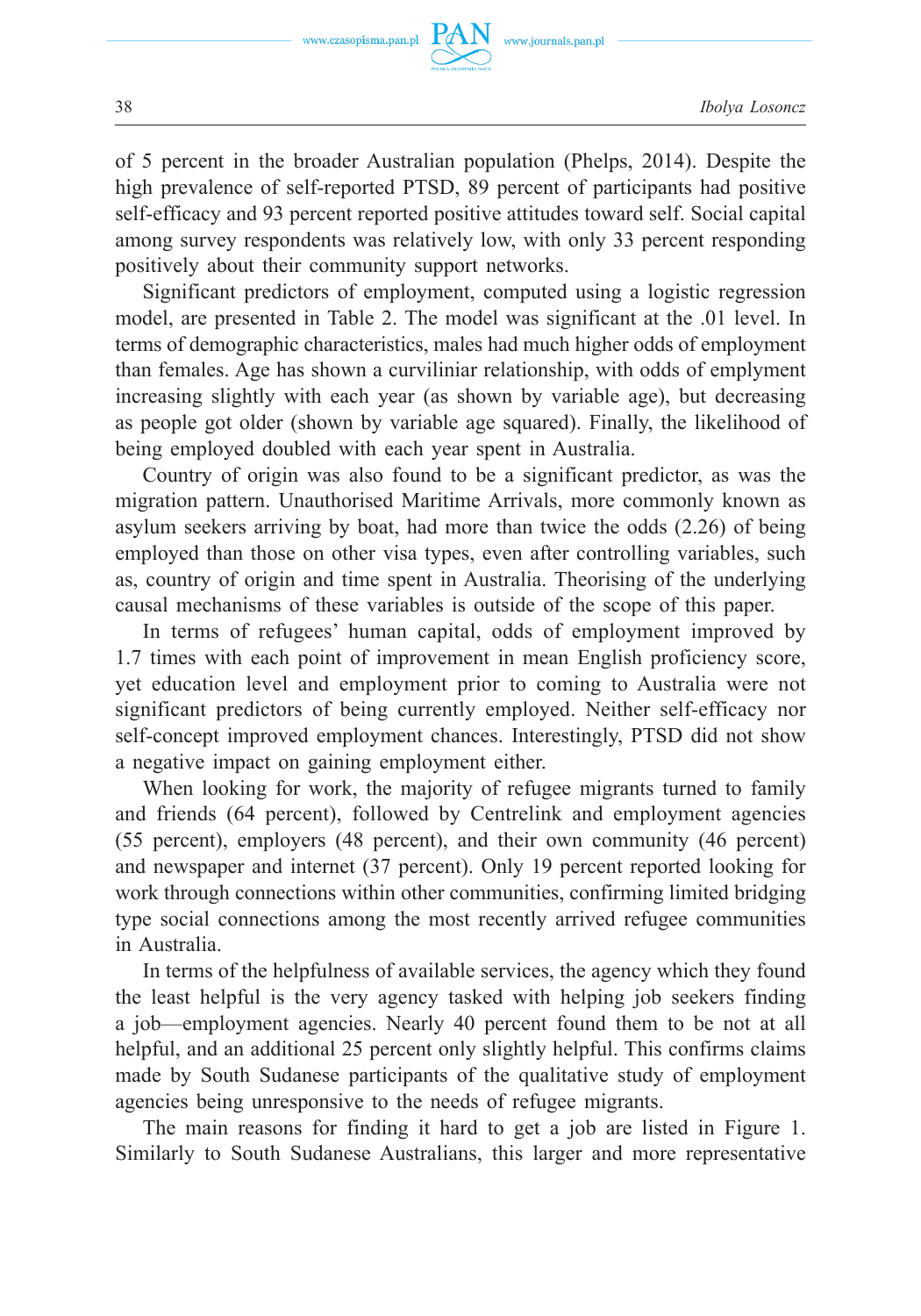

### Table 2.

Logistic regression analysis of being employed as a function of demographics and human and social capital variables

|                                          | Odds ratio | <b>Robust</b><br>Standard<br><b>Errora</b> | Level of<br>statistical<br>significance |
|------------------------------------------|------------|--------------------------------------------|-----------------------------------------|
| Female                                   | 0.266      | 0.107                                      | p<0.05                                  |
| Age                                      | 1.165      | 0.077                                      | p<01                                    |
| Age squared                              | 0.998      | 0.001                                      | p<01                                    |
| Years in Australia                       | 1.924      | 0.278                                      | p<.001                                  |
| Unauthorised Maritime Arrival            | 2.264      | 0.674                                      | p<0.05                                  |
| Education                                |            |                                            |                                         |
| Less than Year 12 (ref)                  | 1.000      |                                            | n.s.                                    |
| Never been to school                     | 1.018      | 0.411                                      | n.s.                                    |
| Year 12 or post school qualification     | 1.068      | 0.328                                      | n.s.                                    |
| Had paid work before coming to Australia | 1.501      | 0.456                                      | n.s.                                    |
| English proficiency score $(0-3)$        | 1.668      | 0.310                                      | p<0.05                                  |
| Networks and community support $(0-9)$   | 0.921      | 0.053                                      | n.S.                                    |
| Self-efficacy                            | 1.120      | 0.090                                      | n.S.                                    |
| Self-concept                             | 1.056      | 0.082                                      | n.s.                                    |
| <b>PTSD</b>                              | 0.885      | 0.259                                      | n.s.                                    |

a Standard Error adjusted for 1272 Migrating Unit clusters.

Note: Other significant control variables included in the model is country of origin. Non-significant controls included in the model are: married, has children living with them, more than one type of hardship, and lives in regional Australia.

Source: BNLA, Wave 1, 2013–2014.

refugee migrants sample identified a lack of Australian work experience followed by English proficiency as the leading reasons. Both have been selected by more than half of the respondents. A lack of skills and qualifications and not being able to get a job in the same occupation as they had overseas was identified by about a third of the respondents. Discrimination, however, was only identified by 6 percent of respondents. This discrepancy could relate to the relatively short period survey participants has spent in Australia compared to South Sudanese participants. As participants were still in the process of enhancing their English, attesting their qualifications from overseas and acquiring Australian qualifications, the potential for discriminatory practices to arise had been limited.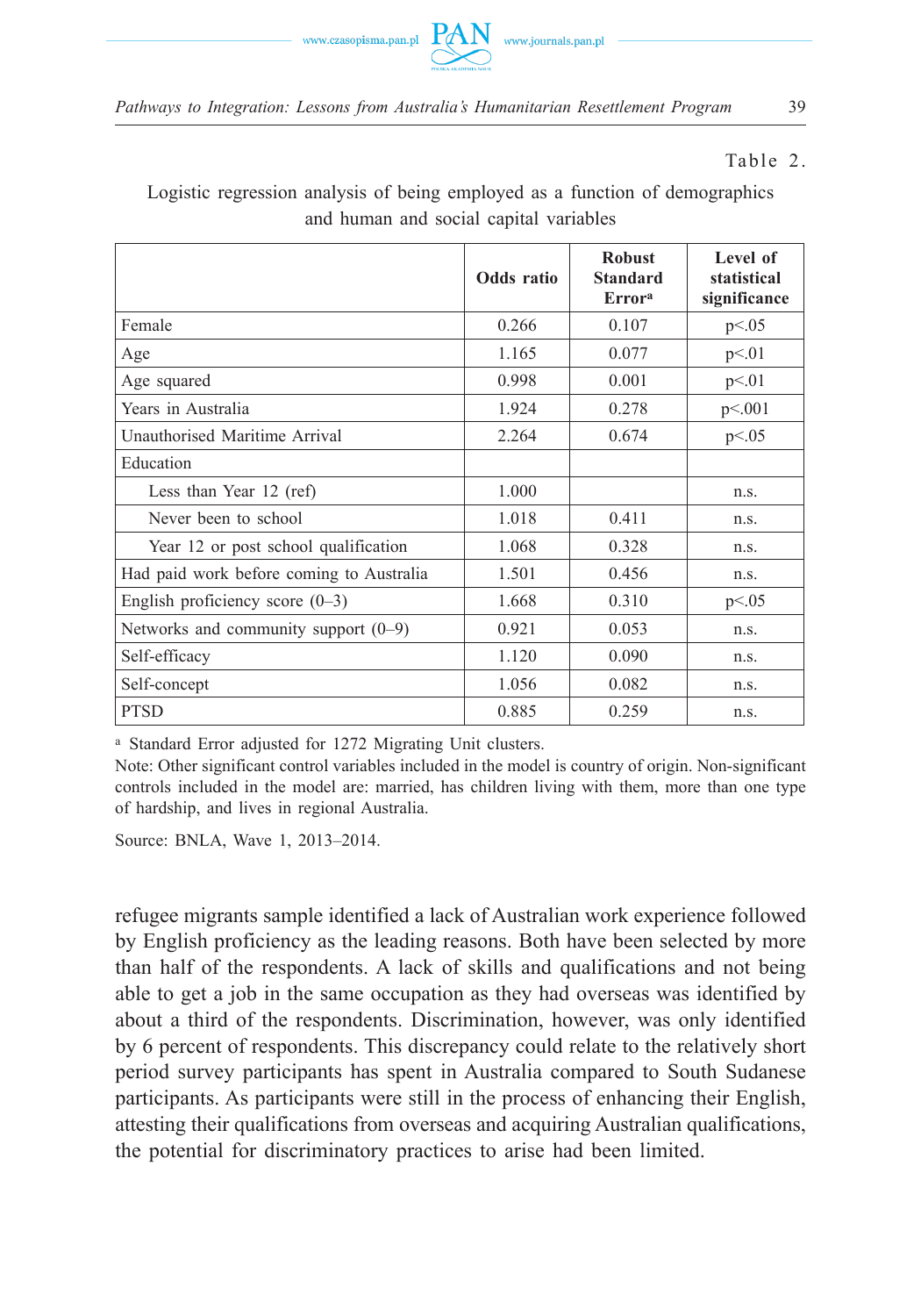**and**  $**D**$  **compared to South Sudanese participants. As participants. As participants were participants. As participants were participants. As participants were participants. As participants were participants were**  $PAN$ process of enthances of the internal from our community their qualitations from our season of the season of the internal contractions from our contractions of the season of the season of the season of the season of the sea of the ack and  $\sum_{n=1}^{\infty} \sum_{n=1}^{\infty}$  www.journals.pan.pl<br>  $\frac{1}{\text{bolya Lossoncz}}$ <br>  $\frac{1}{\text{bolya Lossoncz}}$  $i$ uww.czasopisma.pan.pl  $\underbrace{PAN}_{\text{max.axarants was}}$  www.journals.pan.pl mw.casopisma.pan.pr

40 *Ibolya Losoncz*

### Figure 1.



Have you found it hard getting a job for any of these reasons?  $e^{i\theta}$   $e^{i\theta}$   $e^{i\theta}$   $e^{i\theta}$   $e^{i\theta}$   $e^{i\theta}$   $i\theta$   $j\theta$   $k\theta$   $k\theta$   $k\theta$   $k\theta$   $k\theta$   $k\theta$   $k\theta$   $k\theta$   $k\theta$   $k\theta$   $k\theta$   $k\theta$   $k\theta$   $k\theta$   $k\theta$   $k\theta$   $k\theta$   $k\theta$   $k\theta$   $k\theta$   $k\theta$   $k\theta$   $k\theta$   $k\theta$   $k\theta$   $k\theta$ 

 $\Delta t$  and  $\Delta t$  and  $\Delta t$  arise hand, the potential for discriminatory practices to arise hand, the potential for discrimination of the potential for discrimination of the potential for discrimination of the potential for

Source: BNLA, Wave 1, 2013–2014.

### DISCUSSION

An employment rate of 6 percent among refugee migrants, with high aspirations and personal resources after 6 months of their resettlement is aspirations and personal resources after 6 months of their resettlement is<br>unjustifiably low and raises the question of unequal opportunity within the suanan employment system. Indeed a number of important large sample size quantitative Australian studies have found considerably lower employment For differences in education and English proficiency. While their employment employment of migrants (Cobb-Clark, 2006; Thapa & Gorgens, 2006; Vandenheuvel & Wooden,<br>
1999). Additionally, employment outcomes did not improve with time for all 1999). Additionally, employment outcomes did not improve with time for all<br>refugee migrants. Some groups, such as those from Africa, continue to experience<br>higher levels of unemployment, even after a considerable length of refugee migrants. Some groups, such as those from Africa, continue to experience<br>higher levels of unemployment, even after a considerable length of residence  $\bar{h}$ er 1 employment system.<br>
Equantitative Australian studies<br>
s among refugee migrants com<br>
differences in education and l<br>
comes improved with duration<br>
rrants (Cobb-Clark, 2006; Than  $T(t)$ Have you<br>
No Australian e<br>
English not goo<br>
No skills/qua<br>
Nothing in same o<br>
No sui<br>
Couldn't get<br>
Discr<br>
Unsuita<br>
Couldn't get<br>
Discr<br>
Unsuita<br>
Couldn't get<br>
Discr<br>
Unsuita<br>
Couldn't get<br>
Discr<br>
Unsuita<br>
Couldn't get<br>
Di outcomes improved with duration and English providence, it continued to lag behind other migrants (Cobb Clark, 2006; Thans & Gersons, 2006; Vandenheuvel & Wooden resources after 6 months of their resettlement is<br>ises the question of unequal opportunity within the<br>system. Indeed a number of important large sample<br>in studies have found considerably lower employment al opportunity within the<br>of important large sample<br>derably lower employment Found while capital is in the property of the capital capital capital is in the property of the capital is in the capital is in the capital is in the capital is in the capital is in the capital is in the confirmed transiti size quantitative Australian studies have found considerably lower employment<br>rates among refugee migrants compared to other migrants even after controlling continue to experience<br>ble length of residence Australian employment system. Indeed a number of important large sample higher levels of unemployment, even after a considerable length of residence (Hugo, 2011).

This research found that while human capital is an important predictor of (Hugo, 2011).<br>
This research found that while human capital is an important predictor of<br>
employment among refugee migrants, what is more important from a policy perspective is available means and pathways to turn their personal resources into economic and social participation.

In terms of human capital, the strongest skill-based predictor for employment among refugee migrants is English proficiency. Yet, English levels are typically low among humanitarian migrants, and acquiring a new language requires considerable investment. Studies in areas of language acquisition showing that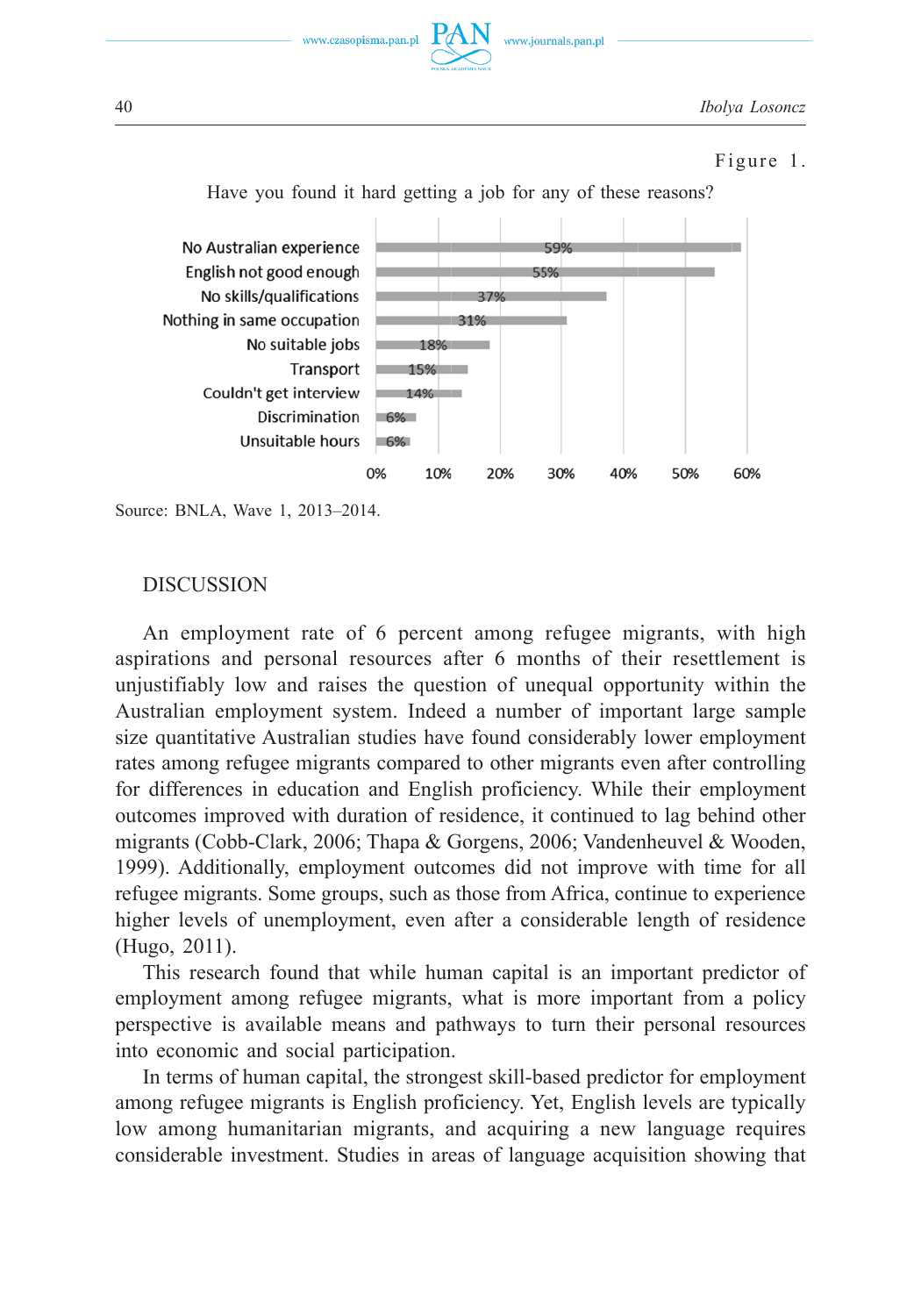

the process of acquiring a new language requires 7 to 11 years (Thomas & Collier, 2002), and possibly longer for adult migrants. While proficiency in English is viewed by the Australian Government as one of the most important indicators of integration and resettlement (Department of Immigration and Citizenship, 2006), the current provision of English classes, which delivers up to 510 hours of basic English tuition, does not reflect its importance.

While English proficiency is low among humanitarian migrants, a considerable proportion hold post-secondary school qualifications and work experience prior to coming to Australia. Yet these personal resources do not improve their odds of employment, indicating that current hiring practices give little recognition of considerable human capital and capabilities among refugee migrants. Similarly, while refugee migrants have high levels of self-efficacy and self-concept, these personal resources are not being supported by structural pathways into participation and inclusion.

A vital resource for newly arrived refugee migrants to finding employment are employment agencies – private enterprises founded by the government. This research found employment agencies to be the second most frequently used method to find employment. Yet both qualitative and quantitative analysis found that these agencies are unresponsive to the needs of refugee migrants. This points to the need of re-evaluating the effectiveness of the use of mainstream employment agencies to assist refugee migrants to find employment.

There are a number of potential reasons why mainstream employment agencies fail to respond to the needs of refugee migrants when seeking employment. One is institutional inertia and lack of appropriate skills. For example, cultivating bridging type of social connections and linking refugee migrants with potential employers is a specific and high ranking need among this population. Yet, employment agencies fail to act on assisting the development of these connections. Rather, they see their role as 'expert mediators' between the unemployed and potential employers, and providers of training to job seekers (Tilbury & Colic-Peisker, 2007). Another potential reason is the operational disincentive in the current contractual arrangements built around the number of clients serviced and/or placed in employment. Refugee migrants represent a relatively small proportion of their total clients, yet have very specific needs which would require employment agencies to go outside of their routine activities. For example, gaining Australian work experience is an acute problem, as a lack of opportunity for work experience prevents migrant jobseekers from competing with other applicants in the labour market. Yet, there are no programs to provide this crucial function. These findings question the merit of policies dominated by a strong emphasis on becoming independent in their new society, delivered by mainstream services.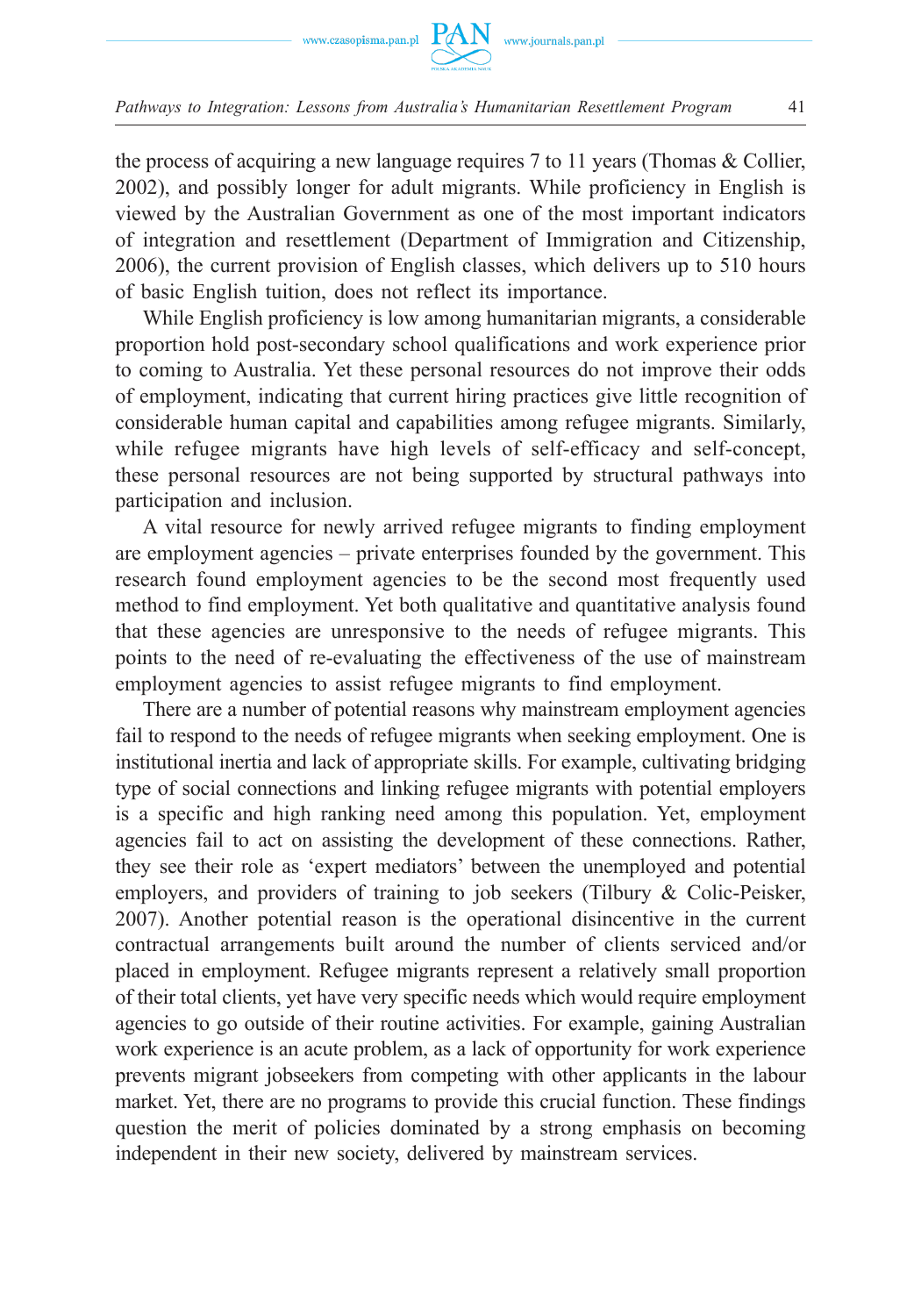

Despite increasing evidence of the ineffectiveness of current resettlement policies, the Australian Government is not picking up on the systemic issue of this disconnect between goals and pathways, arguing that existing mechanisms and protocols, such as anti-discrimination laws in Australian workplaces, give equal rights and access to all job seekers, including refugee migrants.

The standard method of recruitment in Australia applied to all job applicants, including those from a refugee background, is merit-based selection. The mechanism is believed to deliver equal access and opportunity to *all* members of Australian society. It follows an assessment based on the candidate's workrelated and personal qualities. It is designed to be blind to race, gender, religious or political differences.

The principles of the merit-based selection system rest on recognition theory which emphasises equal rights, respect and esteem for the diverse identities of societies (Honneth, 1992; Taylor, 1992; Young, 1990). There is, however, a debate within this school of thought on the point of recognizing difference. Theorists such as Barry (2001) maintain that equality of opportunities requires rights to be difference-blind. Others, notably Holtug and Mason (2010) and Young (1990) argue that rights need to recognise differences in order to give people substantively, rather than formally, equal opportunities.

Young distinguishes between equal treatment and recognition of equal worth. *Recognition of equal worth*, she argues, 'requires different treatment for oppressed or disadvantaged groups'. Young reasons that under *equal treatment*, group differences are reduced to 'a purely accidental and private matter' (Young, 1990, p. 157). However, the relative disadvantage of refugee migrants is not a result of personal choices under their control, instead it comes from their group experience of being refugees. In other words, despite its intent, merit-based recruitment without provisions for disadvantaged groups systemically discriminates against disadvantaged groups such as refugee migrants.

This research, however, found the simplistic application of these mechanisms and protocols to be unresponsive to the needs of refugee migrants. Because of their refugee experiences, refugees are not entering the labour market on equal terms with people who grew up in Australia. The current system, with its approach of equal treatment, fails to account for the fact that refugees are not on equal terms with the rest of the population, and it may indeed block the economic participation of humanitarian migrants and heighten their socioeconomic disadvantage. For example, 23 percent of recently arrived refugee migrants experience more than one type of hardship due to a shortage of money (Table 1), compared to only 8 percent in the broader Australian community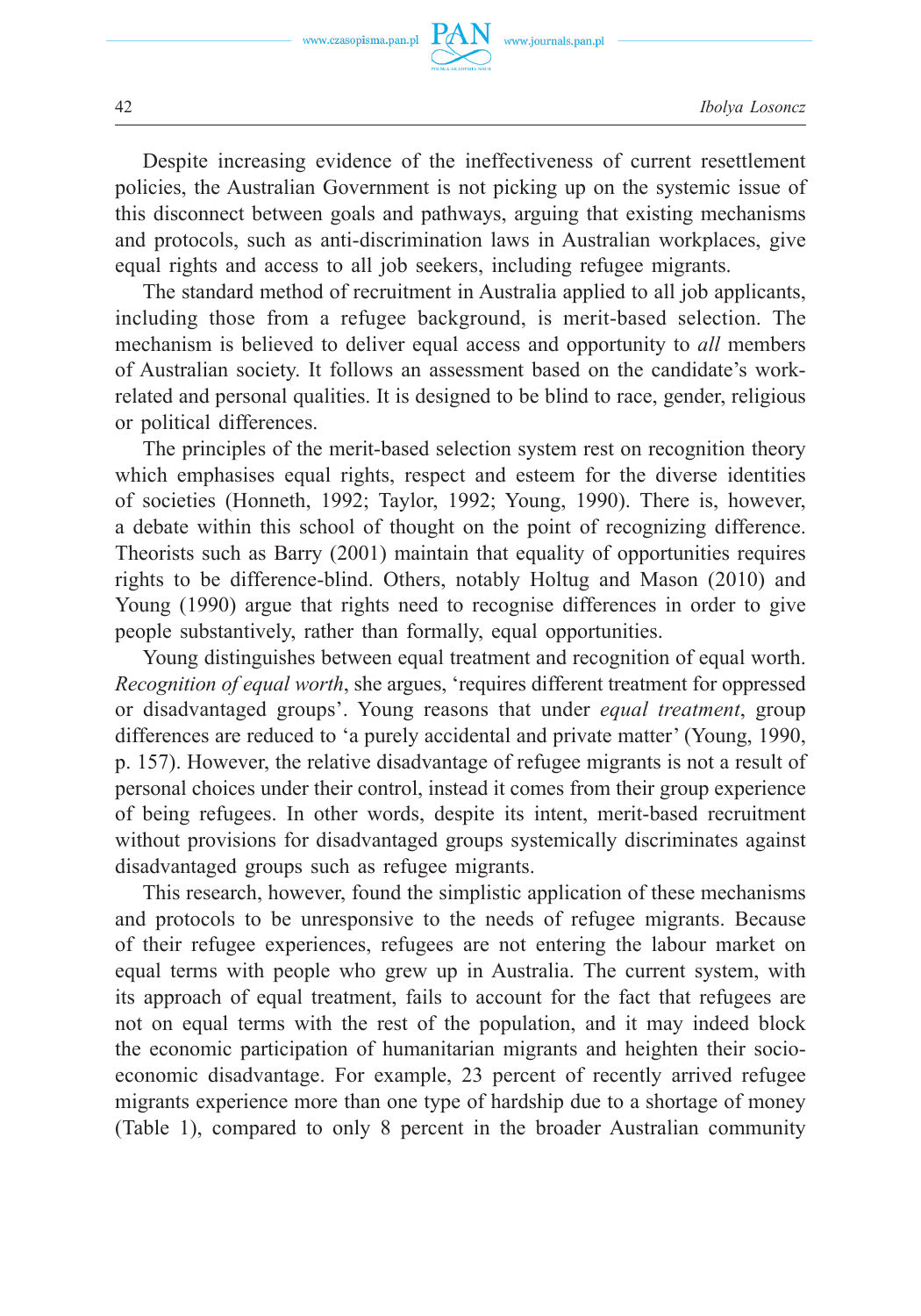

(author's analysis of data collected from The Household, Income and Labour Dynamics in Australia (HILDA) Survey, Wave 13, 2013).

Australia is not unique in failing to have effective policies and programs to assist in the integration of refugee migrants despite some good intentions and considerable resources. Sweden, Norway and Belgium also have very high levels of unemployment and subsequent marginalisation of refugee migrants, despite refugee migrants being given equal foundational principles and rights (Eurostat, 2014). And indeed, once they have secured permanent jobs and are 'inside the system', many enjoy good conditions. But a large number remain outside the system, demonstrating that simply giving equal rights and equal access to social institutions and structures will not lead to good integration outcomes.

If unaddressed, systemic exclusion of refugee migrants from the labour market will not only lead to further hardship but also risk creating exclusionary spaces and producing a fragmented and divided society. Yet, when managed with care for ensuring that accessible pathways and support to navigate pathways towards inclusion are available to refugees, resettlement can be a flourishing process, contributing positively both to the life of refugees and the cultural, intellectual and economic wealth of the receiving country. In the case of Australia, settlement policies should focus on unblocking existing pathways to economic participation and ensuring that social and welfare services are responsive to the needs of refugee migrants. In addition, changes should be made to current institutional procedures and protocols to ensure that they are responsive to the needs of humanitarian migrant communities.

The article was revised on 20 June 2017.

### **REFERENCES**

- Abdelkerim A., & Grace M. (2012), Challenges to employment in newly emerging African communities in Australia: A review of the literature, "Australian Social Work Journal", Vol. 65, Issue 1, pp. 104–119.
- Ager A., & Strang A. (2008), Understanding integration: A conceptual framework. "Journal of Refugee Studies", Vol. 21, Issue 2, pp. 166–191.
- Australian Bureau of Statistics (2012), Labour Force, Australia (Vol. 6202.0). Canberra: Australian Bureau of Statistics.
- Australian Bureau of Statistics (2016), Migration, Australia, 2014–15, Catalogue No. 3412.0. Canberra: ABS.
- B arry B. (2001), *Culture and equality: An egalitarian critique of multiculturalism*. Cambridge: Polity.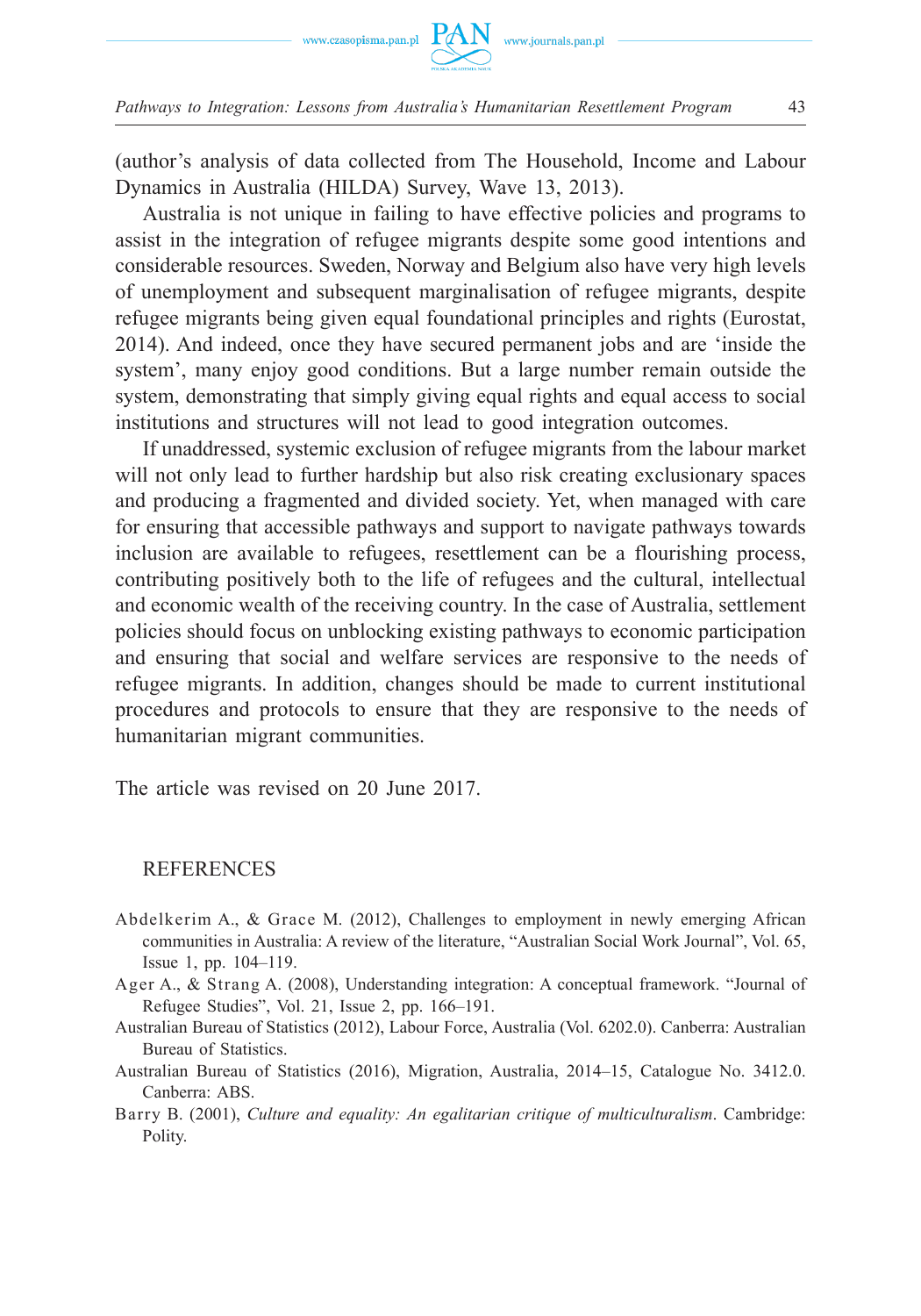- B erry J. W. (1980), Acculturation as varieties of adaptation, in: A. M. Padilla (ed.), *Acculturation: Theory, models and some new findings*, pp. 9–25. Boulder, CO: Westview.
- B erry J. W. (1992), Acculturation and adaptation in a newsociety. "International Migration", Vol. 30, pp. 69–85.
- B erry J. W. (1997), Immigration, acculturation and adaptation. "Applied Psychology: An International Review", Vol. 46, Issue 1, pp. 5–68.
- B loemraad I. (2007), Unity in Diversity? Bridging Models of Multiculturalism and Immigrant Integration. "DuBois Review: Social Science Research on Race"*,* Vol. 4, Issue 2, pp. 317–336.
- B loemraad I., & Wright M. (2014), "Utter Failure" or Unity out of Diversity? Debating and Evaluating Policies of Multiculturalism. "International Migration Review", Vol. 48, Issue S1, pp. S292–S334.
- B ourke L. (2015), Abbott government agrees to resettle 12,000 Syrian refugees in Australia *The Sydney Morning Herald*. Retrieved from http://www.smh.com.au/federal-politics/political-news/ abbott-government-agrees-to-resettle-12000-syrian-refugees-in-australia-20150909-gjibqz.html [Accessed 15.07.2017].
- Bureau of Immigration Multicultural and Population Research (1996), English proficiency and immigrant groups, Vol. 1. Canberra: Bureau of Immigration.
- C harmaz K. (2006), *Constructing grounded theory: A practical guide through qualitative analysis*. Thousand Oaks, CA: Sage.
- C obb-Clark D. (2006), Selection policy and the labour market outcomes of new immigrants, in D. Cobb-Clark & S. E. Khoo (eds.), "Public Policy and Immigrant Settlement", pp. 27–52, Cheltenham, UK: Edward Elgar Publishing.
- Colic-Peisker V., & Tilbury F. (2003), Active and passive resettlement: The influence of support services and refugees' own resources on resettlement style. "International Migration", Vol. 41, Issue 5, pp. 61–91.
- C orrea-Velez I., & Onsando G. (2009), Educational and occupational outcomes amongst African men from refugee backgrounds living in urban and regional Southeast Queensland. "The Australasian Review of African Studies", Vol.30, Issue 2, pp. 114–127.
- D anermark B., Ekström M., Jakobsen L., & Karlsson J. C. (2002), *Explaining Society. Critical realism in the Social Sciences*. Abingdon: Routledge.
- Department of Immigration and Border Protection (2014), Fact Sheet 15: Population growth. Canberra: Australian Government.
- D epartment of Immigration and Citizenship (2006), The evolution of Australia's multicultural policy. Canberra: Australian Government.
- D epartment of Social Services (2015), *Settlement Needs Information*. Canberra: Australian Government.
- Dhanji S. (2009), Welcome or unwelcome? Integration issues and the resettlement of former refugees from the Horn of Africa and Sudan in metropolitan Melbourne. "The Australasian Review of African Studies", Vol. 30, Issue: 2, pp. 152–178.
- Eurostat (2014), Labour Force Survey: Ad hoc module on the labour market situation of migrants and their immediate descendants: Eurostat.
- F erguson L. (2009), *Opening* Paper presented at the Settlement Council Of Australia's First National Conference, Theo Notaras Multicultural Centre, Canberra.
- G ebre-Selassie H. (2008), Integration strategies of migrants and refugees: The Winston Churchill Memorial Trust of Australia.
- Granovetter M. (1983), The strength of weak ties: A network theory revisited. "Sociological Theory", Vol. 1, pp. 203–233.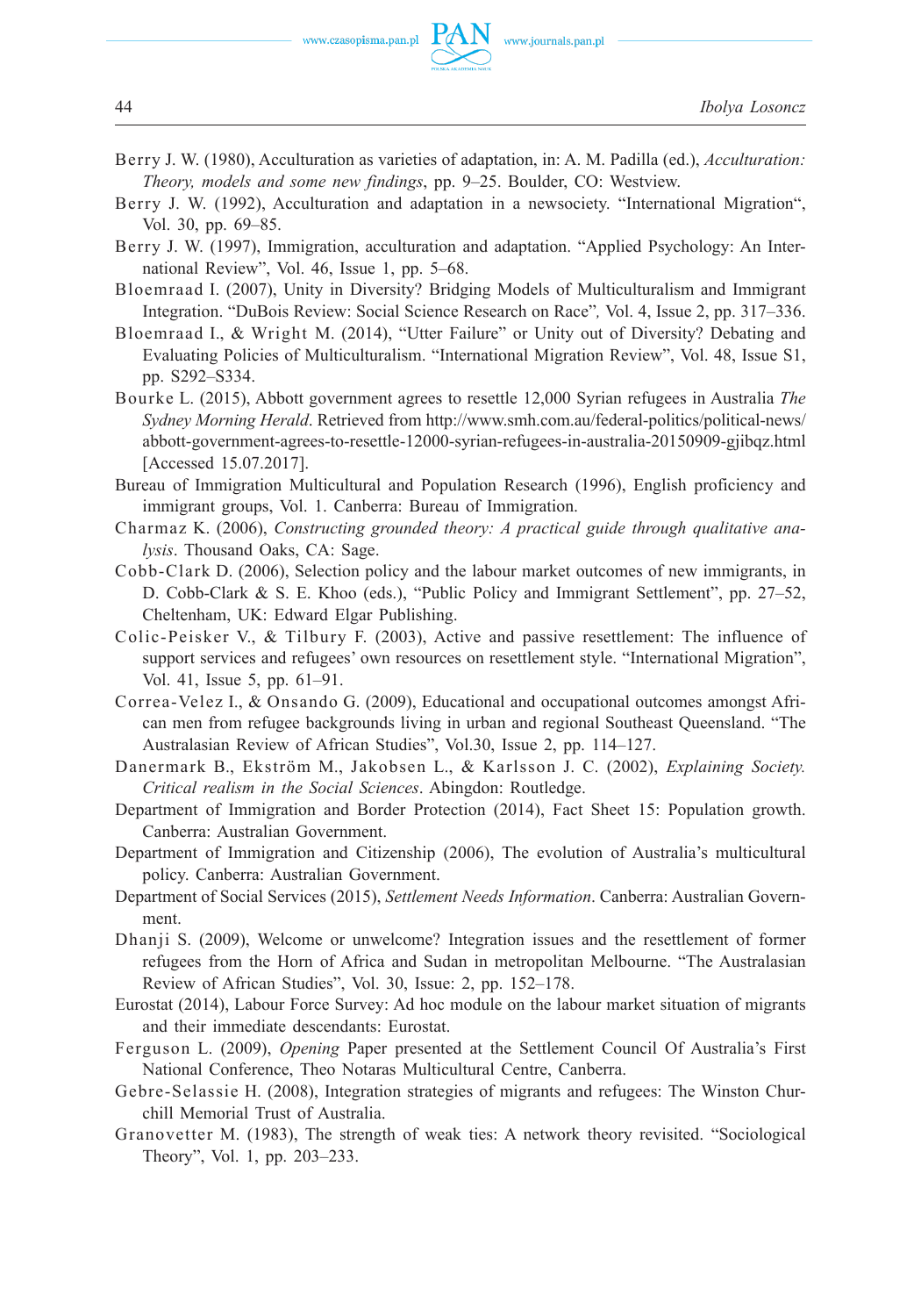*Pathways to Integration: Lessons from Australia's Humanitarian Resettlement Program* 45

- H ebbani A., Obijiofor L., & Bristed H. (2010), Intercultural communication challenges confronting female Sudanese former refugees in "Australasian Review of African Studies", Vol. 31, pp. 37–61.
- Holtug N., & Mason A. (2010), Introduction: Immigration, diversity and social cohesion. "Ethnicities", Vol. 10, Issue 4, pp. 407–414.
- H onneth A. (1992), Integrity and disrespect. Principles of a conception of morality based on the theory of recognition. "Political Theory", Vol. 20, Issue 2, pp. 187–201.
- Hugo G. (2011), Economic, social and civic contributions of first and second generation humanitarian entrants. Canberra: Department of Immigration and Citizenship.
- I osifides T. (2012), Migration research between positivistic scientism and relativism: A critical realist way out, in C. Vargas-Silva (Ed.), Handbook of Research Methods in Migration (pp. 26–49), Cheltenham: Edward Elgar Publishing Limited.
- J upp J. (2002), *From white Australia to Woomera: The story of Australian immigration*. Cambridge UK Cambridge University Press.
- K enny M. (2016), Australia to take Central American refugees as Malcolm Turnbull pledges to do more at Obama summit, *The Sydney Morning Herald*. Retrieved from http://www.smh. com.au/federal-politics/political-news/australia-to-take-central-american-refugees-as-malcolmturnbull-pledges-to-do-more-at-obama-summit-20160920-grkcq9.html [Accessed 15.07.2017].
- L ancee B. (2010), The economic returns of immigrants' bonding and bridging social capital:The case of the Netherlands, "International Migration Review", Vol. 44, Issue 1, pp. 202–226.
- L incoln Y. S., & Guba E. G. (1985), *Naturalist inquiry*. Newbury Park, CA: Sage.
- Losoncz I. (2017), Methodological approaches and considerations in regulatory research, in: P. Drahos (ed.), *Regulation, Institutions and Networks* (pp. 77–96). Canberra: ANU Press.
- L ucas D., Jamali M., & Edgar B. (2013), A statistical profile of the Sudan-born in Australia, in: J. M. Marlowe, A. Harris & T. Lyons (eds.), *Sudanese diaspora in Australia and New Zealand: Reconciling the past with the present* (pp. 48–66). Cambridge: Cambridge Scholars Publishing.
- M erton R. K. (1968), *Social theory and social structure*. New York: Free Press.
- Milner K., & Khawaja N. G. (2010), Sudanese refugees in Australia: The impact of acculturation stress. "Journal of Pacific Rim Psychology", Vol. 4, Issue 1, pp. 19–29.
- Murray K. E. (2010), Sudanese perspectives on resettlement in Australia. "Journal of Pacific Rim Psychology", Vol. 4, Issue 1., pp. 30–43.
- P helps A. (2014), Treatment guidance for common mental health disorders: Posttraumatic stress disorder. "InPsych", Vol. 35, Issue 5.
- P utnam R. D. (2000), *Bowling alone: The collapse and revival of American community*. New York: Simon & Schuster.
- S tone W., Gray M., & Hughes J. (2003), Social capital at work: How family, friends and civic ties relate to labour market outcomes *Research Paper No. 31*. Melbourne: Australian Institute of Family Studies.
- T anner L. (2008), African-Australians confronted by challenges, *Business Day Blogs*. Retrieved from http://blogs.theage.com.au/business/lindsaytanner/2008/08/04/africanaustrali.html [Accessed 15.07.2017].
- T aylor C. (1992), *Multiculturalism and the politics of recognition*. Princeton, NJ: Princeton University Press.
- T hapa P. J., & Gorgens T. (2006), Finding employment after migration: how long does it take? in: D. Cobb-Clark & S. E. Khoo (eds.), *Public Policy and Immigrant Settlement* (pp. 53–86). Cheltenham, UK: Edward Elgar Publishing.